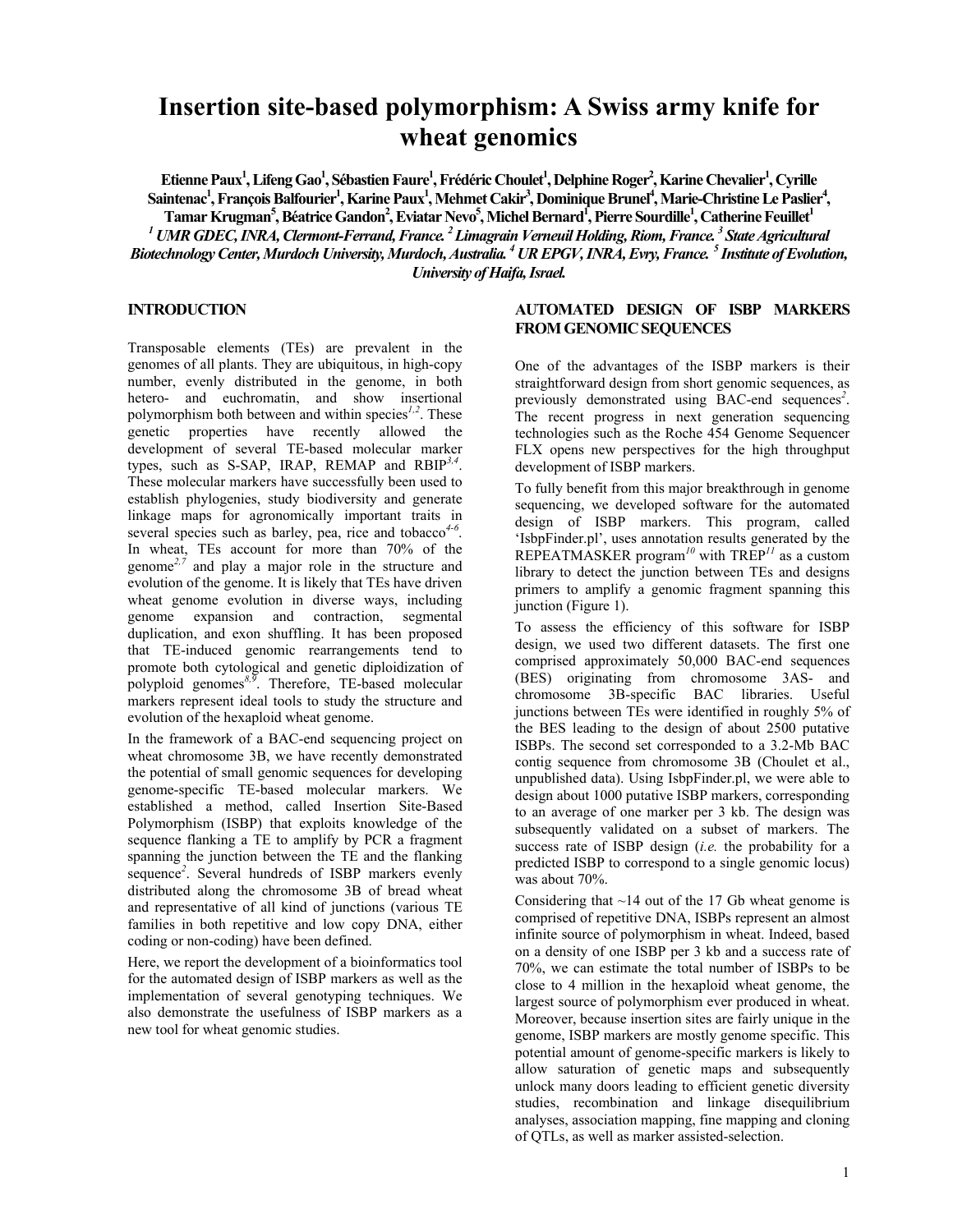|                                                                                                                                                                                                                                                                                                                                                                                                                                                                                                                                                                                                                     |                   |                               | T. Artwood Board Edit: 199911, County, AT primary and                |         |                                    |                           |           |                   |              |                                   |   |              |                                          |              |         |   |             |                          |          |                |      |                            | $-28$                       |
|---------------------------------------------------------------------------------------------------------------------------------------------------------------------------------------------------------------------------------------------------------------------------------------------------------------------------------------------------------------------------------------------------------------------------------------------------------------------------------------------------------------------------------------------------------------------------------------------------------------------|-------------------|-------------------------------|----------------------------------------------------------------------|---------|------------------------------------|---------------------------|-----------|-------------------|--------------|-----------------------------------|---|--------------|------------------------------------------|--------------|---------|---|-------------|--------------------------|----------|----------------|------|----------------------------|-----------------------------|
| frie fatten jones feet and join frees from feet drains.<br>Business Stations, Search M. Arranty, Lightwood Association entropy buildings for 18 AM                                                                                                                                                                                                                                                                                                                                                                                                                                                                  |                   |                               |                                                                      |         |                                    |                           |           |                   |              |                                   |   |              |                                          |              |         |   |             |                          |          |                |      |                            |                             |
| Gold a meet hang in presented a statut move of the call                                                                                                                                                                                                                                                                                                                                                                                                                                                                                                                                                             |                   |                               |                                                                      |         |                                    |                           |           |                   |              |                                   |   |              |                                          |              |         |   |             |                          |          |                |      |                            |                             |
|                                                                                                                                                                                                                                                                                                                                                                                                                                                                                                                                                                                                                     | $1 + 11$          |                               | $-1011$<br>--                                                        |         |                                    |                           |           |                   |              |                                   |   |              |                                          |              |         |   |             |                          |          |                |      | $1 - 11$                   |                             |
|                                                                                                                                                                                                                                                                                                                                                                                                                                                                                                                                                                                                                     |                   |                               |                                                                      |         |                                    |                           |           |                   |              |                                   |   |              |                                          |              |         |   |             |                          |          |                |      |                            |                             |
|                                                                                                                                                                                                                                                                                                                                                                                                                                                                                                                                                                                                                     |                   |                               |                                                                      |         |                                    |                           |           |                   |              |                                   |   |              |                                          |              |         |   |             |                          |          |                |      |                            |                             |
|                                                                                                                                                                                                                                                                                                                                                                                                                                                                                                                                                                                                                     |                   |                               |                                                                      |         |                                    |                           |           |                   |              | . .                               |   |              |                                          |              |         |   |             |                          |          |                |      |                            |                             |
|                                                                                                                                                                                                                                                                                                                                                                                                                                                                                                                                                                                                                     | $1 - 4 = 1$       | <b>System</b>                 |                                                                      | $1 - 1$ | <b>SHARR STARR</b><br><b>COLOR</b> | <b>All reals consider</b> | $1 - 1$   | grown score       | 1400         | planet grant                      |   | <b>STATE</b> |                                          | <b>Lease</b> | $1 - 1$ |   | $1 + 1 = 1$ | Arrest state<br>$-0.000$ | $1 - 1$  |                |      |                            | proper terms                |
|                                                                                                                                                                                                                                                                                                                                                                                                                                                                                                                                                                                                                     |                   |                               |                                                                      |         | ÷<br>$\frac{1}{2}$                 | a.<br><b>SCHOOL</b>       |           | æ<br><b>STORY</b> |              | ali5<br>LOW of the                |   |              | м<br><b>PLANE</b>                        |              |         |   |             |                          |          |                | --   | can be plant               | .and                        |
|                                                                                                                                                                                                                                                                                                                                                                                                                                                                                                                                                                                                                     | 111               |                               |                                                                      |         |                                    |                           |           |                   |              |                                   |   |              |                                          |              |         |   |             |                          |          | 11             |      | and the state of the first |                             |
|                                                                                                                                                                                                                                                                                                                                                                                                                                                                                                                                                                                                                     |                   |                               |                                                                      |         |                                    |                           |           |                   | $\mathbf{u}$ |                                   |   |              |                                          | <b>HH</b>    |         | ٠ |             |                          | $\cdots$ |                |      |                            |                             |
|                                                                                                                                                                                                                                                                                                                                                                                                                                                                                                                                                                                                                     |                   |                               |                                                                      |         |                                    | в                         |           |                   |              |                                   |   |              |                                          |              |         |   |             |                          |          |                |      |                            |                             |
|                                                                                                                                                                                                                                                                                                                                                                                                                                                                                                                                                                                                                     |                   |                               |                                                                      | $\Box$  |                                    |                           |           |                   |              |                                   |   |              |                                          |              |         |   |             |                          |          |                |      |                            |                             |
|                                                                                                                                                                                                                                                                                                                                                                                                                                                                                                                                                                                                                     |                   |                               |                                                                      |         |                                    |                           |           |                   |              |                                   |   |              |                                          |              |         |   |             |                          |          |                |      |                            |                             |
| ***************************                                                                                                                                                                                                                                                                                                                                                                                                                                                                                                                                                                                         |                   |                               |                                                                      |         |                                    |                           |           |                   |              |                                   |   |              | <b>*********************************</b> |              |         |   |             |                          |          |                |      |                            | *************************** |
|                                                                                                                                                                                                                                                                                                                                                                                                                                                                                                                                                                                                                     |                   |                               |                                                                      |         |                                    | ÷                         |           | m                 | m            |                                   | × |              |                                          | m            |         |   | ÷           | ÷                        |          |                | los: |                            |                             |
|                                                                                                                                                                                                                                                                                                                                                                                                                                                                                                                                                                                                                     |                   |                               |                                                                      |         |                                    |                           |           |                   |              |                                   |   |              |                                          |              |         |   |             |                          |          |                |      |                            |                             |
|                                                                                                                                                                                                                                                                                                                                                                                                                                                                                                                                                                                                                     |                   |                               |                                                                      |         |                                    |                           |           |                   |              |                                   |   |              |                                          |              |         |   |             |                          |          |                |      |                            |                             |
|                                                                                                                                                                                                                                                                                                                                                                                                                                                                                                                                                                                                                     |                   |                               |                                                                      |         | and the series of the              |                           | 1.1.1.1.1 |                   | 4.9.4        | 9.8.914                           |   |              | $1$ <b>8 8 8 8 8 8 8 8</b>               |              |         |   |             |                          |          | <b>FFEETER</b> |      |                            |                             |
|                                                                                                                                                                                                                                                                                                                                                                                                                                                                                                                                                                                                                     |                   |                               |                                                                      |         |                                    |                           |           |                   |              | <b><i>SAASSTERTFEEEEEEEEE</i></b> |   |              |                                          |              |         |   |             |                          |          |                |      |                            |                             |
|                                                                                                                                                                                                                                                                                                                                                                                                                                                                                                                                                                                                                     |                   |                               |                                                                      |         |                                    |                           |           |                   |              |                                   |   |              |                                          |              |         |   |             |                          |          |                |      |                            |                             |
|                                                                                                                                                                                                                                                                                                                                                                                                                                                                                                                                                                                                                     | <b>COL CALL</b>   |                               | Askettivening position for its and<br>the line square com-           |         |                                    |                           |           |                   |              |                                   |   |              |                                          |              |         |   |             |                          |          |                |      |                            |                             |
|                                                                                                                                                                                                                                                                                                                                                                                                                                                                                                                                                                                                                     |                   |                               |                                                                      |         |                                    |                           |           |                   |              |                                   |   |              |                                          |              |         |   |             |                          |          |                |      |                            |                             |
|                                                                                                                                                                                                                                                                                                                                                                                                                                                                                                                                                                                                                     | -                 | -                             | 49-944-003                                                           |         |                                    |                           |           |                   |              |                                   |   |              |                                          |              |         |   |             |                          |          |                |      |                            |                             |
|                                                                                                                                                                                                                                                                                                                                                                                                                                                                                                                                                                                                                     |                   | <b>COLOR</b>                  | ANY JOIN 1 BALTIMORPHONE WAS ALL                                     |         |                                    |                           |           |                   |              |                                   |   |              |                                          |              |         |   |             |                          |          |                |      |                            |                             |
|                                                                                                                                                                                                                                                                                                                                                                                                                                                                                                                                                                                                                     | $\overline{a}$    | paid their                    | an fractionized to the<br><b>SERVICE</b>                             |         |                                    |                           |           |                   |              |                                   |   |              |                                          |              |         |   |             |                          |          |                |      |                            |                             |
|                                                                                                                                                                                                                                                                                                                                                                                                                                                                                                                                                                                                                     |                   |                               | tel: 197 c auculations/motor Scient                                  |         |                                    |                           |           |                   |              |                                   |   |              |                                          |              |         |   |             |                          |          |                |      |                            |                             |
|                                                                                                                                                                                                                                                                                                                                                                                                                                                                                                                                                                                                                     | term state        |                               | standard from the particles and the color                            |         |                                    |                           |           |                   |              |                                   |   |              |                                          |              |         |   |             |                          |          |                |      |                            |                             |
|                                                                                                                                                                                                                                                                                                                                                                                                                                                                                                                                                                                                                     | ÷                 | <b>SHARE</b><br>case there is | teacher of the<br>and all paintings after 5 book out.                |         |                                    |                           |           |                   |              |                                   |   |              |                                          |              |         |   |             |                          |          |                |      |                            |                             |
|                                                                                                                                                                                                                                                                                                                                                                                                                                                                                                                                                                                                                     | -                 | -                             | we write three chiefs been not                                       |         |                                    |                           |           |                   |              |                                   |   |              |                                          |              |         |   |             |                          |          |                |      |                            |                             |
|                                                                                                                                                                                                                                                                                                                                                                                                                                                                                                                                                                                                                     | mer are           |                               | 10.01-07-                                                            |         |                                    |                           |           |                   |              |                                   |   |              |                                          |              |         |   |             |                          |          |                |      |                            |                             |
|                                                                                                                                                                                                                                                                                                                                                                                                                                                                                                                                                                                                                     | And was<br>si al- | <b>ALC:</b>                   | we start attenuate them and<br><b>SHARF-ALS</b>                      |         |                                    |                           |           |                   |              |                                   |   |              |                                          |              |         |   |             |                          |          |                |      |                            |                             |
|                                                                                                                                                                                                                                                                                                                                                                                                                                                                                                                                                                                                                     |                   | and select.                   | are Personal American factories                                      |         |                                    |                           |           |                   |              |                                   |   |              |                                          |              |         |   |             |                          |          |                |      |                            |                             |
|                                                                                                                                                                                                                                                                                                                                                                                                                                                                                                                                                                                                                     |                   |                               | \$10 \$511 Auctionization but to                                     |         |                                    |                           |           |                   |              |                                   |   |              |                                          |              |         |   |             |                          |          |                |      |                            |                             |
|                                                                                                                                                                                                                                                                                                                                                                                                                                                                                                                                                                                                                     | and and           |                               | Auctionization and South Link                                        |         |                                    |                           |           |                   |              |                                   |   |              |                                          |              |         |   |             |                          |          |                |      |                            |                             |
|                                                                                                                                                                                                                                                                                                                                                                                                                                                                                                                                                                                                                     | ABA WHY           |                               | <b>SHART-MOR</b><br>and with a wavenumbermanner business             |         |                                    |                           |           |                   |              |                                   |   |              |                                          |              |         |   |             |                          |          |                |      |                            |                             |
|                                                                                                                                                                                                                                                                                                                                                                                                                                                                                                                                                                                                                     |                   | are are                       | and after printer faced to call. The risk of a                       |         |                                    |                           |           |                   |              |                                   |   |              |                                          |              |         |   |             |                          |          |                |      |                            |                             |
|                                                                                                                                                                                                                                                                                                                                                                                                                                                                                                                                                                                                                     |                   | and with                      | <b>ANGELES TO BE</b>                                                 |         |                                    |                           |           |                   |              |                                   |   |              |                                          |              |         |   |             |                          |          |                |      |                            |                             |
|                                                                                                                                                                                                                                                                                                                                                                                                                                                                                                                                                                                                                     |                   |                               | Life .- And a comprehensive freeze for the back                      |         |                                    |                           |           |                   |              |                                   |   |              |                                          |              |         |   |             |                          |          |                |      |                            |                             |
|                                                                                                                                                                                                                                                                                                                                                                                                                                                                                                                                                                                                                     | are me.           |                               | And this and firming important to it can<br><b>Bally and Control</b> |         |                                    |                           |           |                   |              |                                   |   |              |                                          |              |         |   |             |                          |          |                |      |                            |                             |
|                                                                                                                                                                                                                                                                                                                                                                                                                                                                                                                                                                                                                     |                   |                               | has need a man removement agreement to the new                       |         |                                    |                           |           |                   |              |                                   |   |              |                                          |              |         |   |             |                          |          |                |      |                            |                             |
|                                                                                                                                                                                                                                                                                                                                                                                                                                                                                                                                                                                                                     |                   | total state                   | Auctionaries between the factor                                      |         |                                    |                           |           |                   |              |                                   |   |              |                                          |              |         |   |             |                          |          |                |      |                            |                             |
|                                                                                                                                                                                                                                                                                                                                                                                                                                                                                                                                                                                                                     |                   |                               | Also, CALL, Incidental                                               |         |                                    |                           |           |                   |              |                                   |   |              |                                          |              |         |   |             |                          |          |                |      |                            |                             |
|                                                                                                                                                                                                                                                                                                                                                                                                                                                                                                                                                                                                                     |                   |                               | AND THE A WASHINGTON/GROUP TO THE R                                  |         |                                    |                           |           |                   |              |                                   |   |              |                                          |              |         |   |             |                          |          |                |      |                            |                             |
|                                                                                                                                                                                                                                                                                                                                                                                                                                                                                                                                                                                                                     | Ford month        | Fact Seld                     | and detailing in forgetheast. No risk and<br><b>Value For</b>        |         |                                    |                           |           |                   |              |                                   |   |              |                                          |              |         |   |             |                          |          |                |      |                            |                             |
|                                                                                                                                                                                                                                                                                                                                                                                                                                                                                                                                                                                                                     |                   |                               | AND ARE A restablishment market facility and                         |         |                                    |                           |           |                   |              |                                   |   |              |                                          |              |         |   |             |                          |          |                |      |                            |                             |
| <b><i>ATTPLERATIONS</i></b><br>portant.<br><b>Bank Homes</b><br><b>Britt</b> Jeanger<br><b>ACCEPT</b><br><b>ACANY</b><br><b>Base means</b><br><b>COMME</b><br>10000<br><b>Bacon Johnson</b><br><b>START</b><br><b>SCALE</b><br><b>Base mass</b><br><b>County</b><br><b>Barn Scotter</b><br><b>ACABI</b><br>dental in<br>Antenna<br><b>Baue</b> Homes<br>at an<br><b>All And</b><br><b>Bank Avenue</b><br><b>ASSESS</b><br>Antique<br><b>Band Associate</b><br><b>ATTACK</b><br>proper<br><b>Back Homes</b><br><b>SCIAM</b><br>project.<br><b>Bank</b> , Assesse<br><b>START</b><br>Africa.<br><b>Bank Associate</b> | was man.          |                               | the first and freeholder better facts and<br><b>THE WAY TIGHT</b>    |         |                                    |                           |           |                   |              |                                   |   |              |                                          |              |         |   |             |                          |          |                |      |                            |                             |

**Figure 1.** Automated design of ISBP from a BAC sequence using IsbpFinder. The EMBL-formatted output can be visualized using Artemis software.

## **A WIDE RANGE OF DETECTION TECHNIQUES**

ISBP markers have been initially implemented on classical agarose gel electrophoresis*<sup>2</sup>* . This technique allows for simple detection of amplicons and can therefore be used to visualize presence / absence polymorphism as well as length polymorphism assuming that the size difference between two alleles is large enough to be visualized on a gel. However, it is limited by its low throughput and low resolution. To overcome these limitations, we have implemented a range of other detection techniques (Figure 2).

*Melting curve analysis.* The presence or absence of ISBP amplicons as well as differences in sequence length or composition can be scored using melting curve analysis as each double-stranded DNA has its own specific melting temperature (Tm), which is determined by DNA length and GC content. This technique allows for a highthroughput and cost-effective genotyping of ISBPs but is limited in terms of resolution and is not suitable for heterozygous detection.

*Fluorescent PCR and capillary electrophoresis.* PCR performed using fluorescent-labelled primers allows for high-throughput estimate of amplicon length on capillary sequencers thereby leading to the rapid detection of product length polymorphisms as small as 2 bp and up to several hundreds of nucleotides. However, differences in sequence composition cannot be detected.

*Temperature gradient capillary electrophoresis (TGCE).*  This technique can be used to detect ISBP polymorphism between two genotypes, without prior knowledge of the single nucleotide polymorphism (SNP)*<sup>12</sup>*. However, as it allows only for comparison between two genotypes, TGCE is mainly limited to the genetic mapping of ISBPs and cannot be used for diversity studies.

*Allele-specific PCR (AS-PCR).* This technique is based on the selective amplification of one of the ISBP alleles to detect SNPs*<sup>13</sup>*. Selective amplification is achieved by designing a primer such that the primer will match/mismatch one of the alleles at the 3'-end of the primer. The combination of the two allele-unspecific ISBP primers with one allele-specific primer allows for heterozygous genotyping and thus mapping in F2

populations. However, preliminary sequencing of the ISBP is needed as AS-PCR requires prior knowledge of the sequence polymorphism.

*SNaPshot.* Similarly to AS-PCR, this primer extensionbased technique<sup>14</sup> can be used for efficient ISBP genotyping including heterozygous lines. The combination of fluorescent labelling with capillary electrophoresis allows for marker multiplexing and highthroughput genotyping. However, due to the repetitive nature of ISBPs, a preliminary amplification is required to specifically target a single locus.



**Figure 2.** Detection techniques for ISBP genotyping. (A) Melting curve analysis; (B) Fluorescent PCR and capillary electrophoresis; (C) Temperature gradient capillary electrophoresis; (D) Allele-specific PCR; (E) SNaPshot.

#### **PHYLOGENY OF WHEAT AND WILD RELATIVES**

Bread wheat is an allohexaploid whose ABD-genome derived from spontaneous hybridization events between three homoeologous diploid genomes. While the diploid donors of the A- and D-genomes have been identified quite confidently as being *Triticum urartu* and *Aegilops tauschii*, respectively, the origin of the B-genome remains controversial. Nevertheless, the B-genome is supposed to derive from species related to the S-genome of *Aegilops* section *Sitopsis* that includes *Ae. speltoides*, *Ae. bicornis*, *Ae. longissima*, *Ae. searsii*, and *Ae.*   $sharonensis<sup>15</sup>$ . Another question is the origin of the Ggenome of *Triticum timopheevi*, which is closely related to the B-genome and frequently reported to originate from Ae. speltoides<sup>16</sup>.

To address these questions, we used ISBPs distributed along chromosome 3B to genotype roughly 400 accessions of wheat and wild relatives: *Aegilops* of the *Sitopsis* section (S-genome), *T. turgidum* (AB-genome),